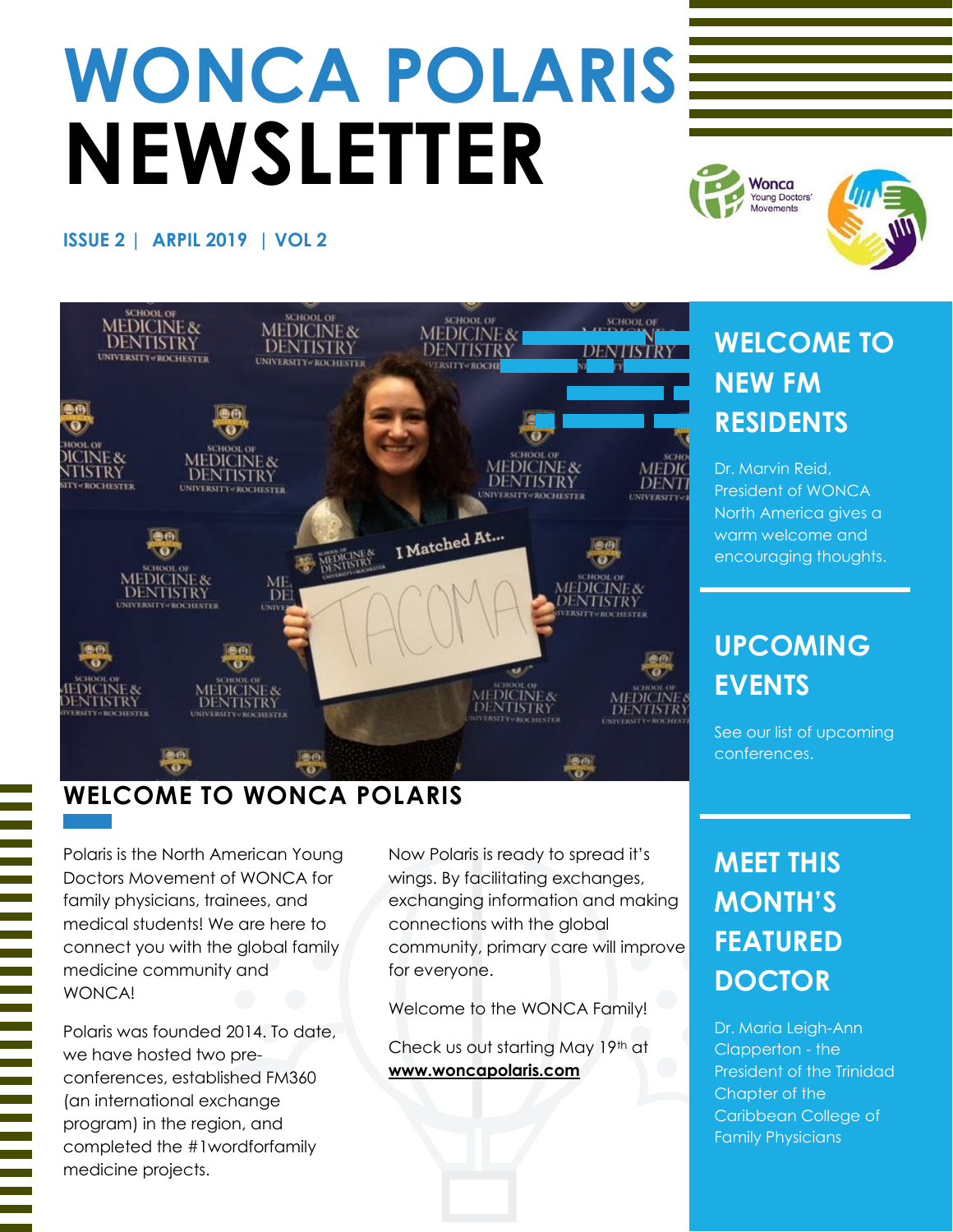#### **ISSUE 2 | APRIL 2019 | VOLUME 2**



## **A WELCOME FROM THE PRESIDENT OF WONCA NORTH AMERICA -**

It is said that Family Physicians provide care across the life cycle from embryo through to old age and until death. The Family Physician is the vanguard of the public health system in any country. The World Health Organization states that "We are convinced that strengthening primary health care (PHC) is the most inclusive, effective and efficient approach to enhance people's physical and mental health, as well as social well-being, and that PHC is a cornerstone of a sustainable health system for universal health coverage (UHC) and health-related Sustainable Development Goals", (WHO ASTANA Declaration 2018), a position long advocated by WONCA. In fact, there is international consensus that this goal can only be achieved by investments and strengthen of Family Medicine training and deployment.

It is within this context, that I extend a hearty welcome to those of you who have started the journey to become Family Physicians as well as those who are almost at the end and about to sit residency exams. Although at different points of the training spectrum, your choice indicates your commitment to quality health care not only for your individual client, but the family unit and community as whole. For this commitment, I salute you and wish for you a successful onward journey.

In closing, it would be remiss of me not to encourage you find time to network and share of your time and skills with like-minded physicians. This you can do by becoming involved with POLARIS, the young doctor's movement of the North American Region of WONCA. Through your participation, you will be exposed to greater diversity of experiences at the individual, community and International level. In fact it is a great way to become involved in Global Health.

With best wishes

Marvin Reid (Prof) President, North American Region (WONCA)



Show your support for Polaris, Family Medicine, and Young Doctors by looking for our booth at the next Conference (see below) or buying a pin online after the May 19th launch of our website.